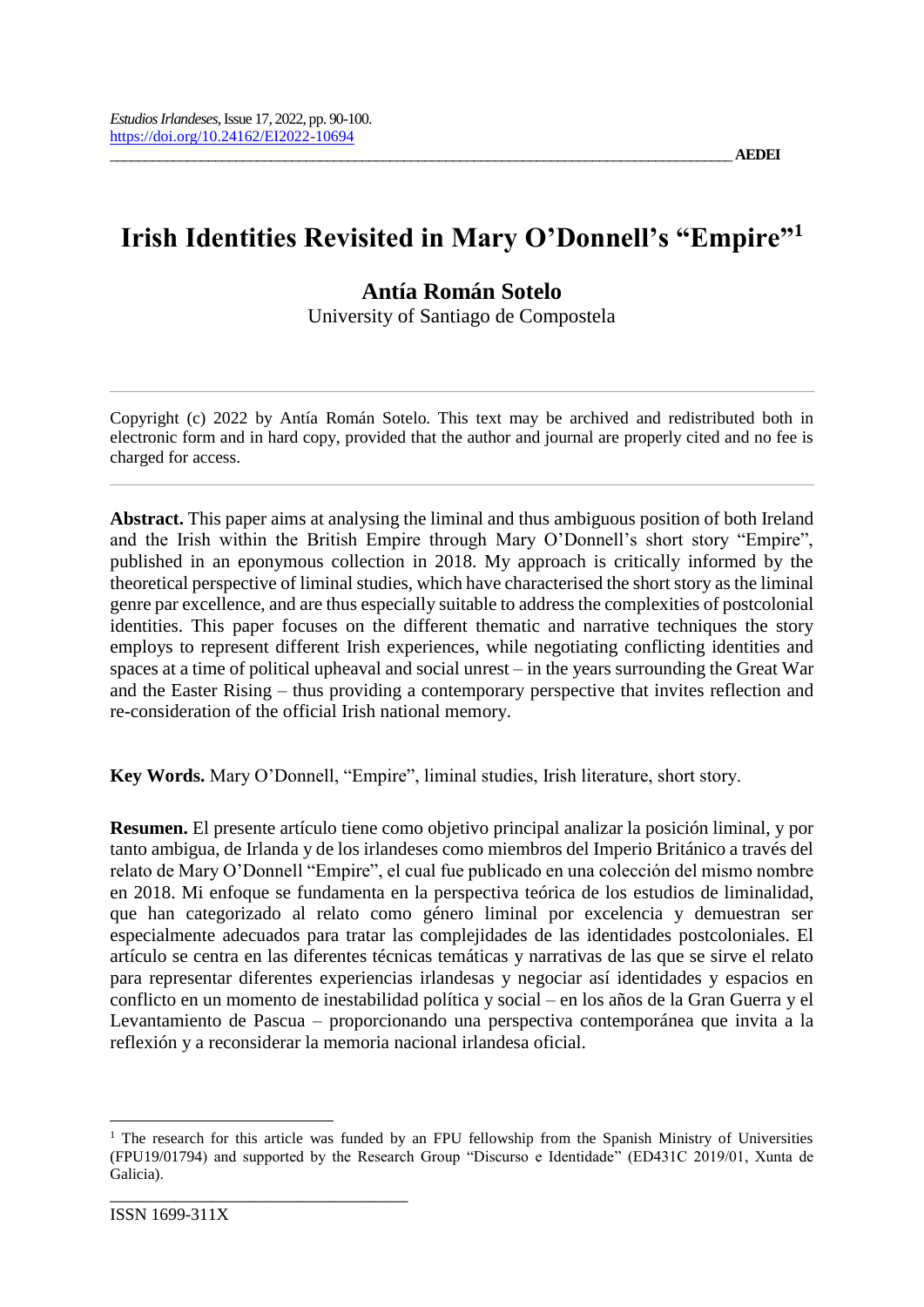**Palabras clave.** Mary O'Donnell, "Empire", teoría de la liminalidad, literatura irlandesa, relato corto.

Mary O'Donnell's short story collection entitled *Empire* (2018) is part of a wave of Irish literature initiated at the end of the twentieth century that has dared to address uncomfortable and traumatic events in order to come to terms with the past. In particular, O'Donnell's eponymous short story is set in the years surrounding the Great War and the Easter Rising and revolves around the identitary conflicts and revelations that emerge out of this interstice in Irish history, depicting the feeling of dislocation of a young Irish couple who migrate to the British colony of Burma. Thus, being in the liminality of a historical and topographical threshold, these characters eventually acquire a new understanding of their identity as Irish through their interactions with both coloniser and colonised, being themselves betwixt and between perpetrators in the imperial enterprise and subalterns who identify with the Burmese. In this vein, Homi Bhabha, starting from the idea that meaning is produced by confronting difference, has noted that such displacement or liminality through which the encounter with the other is possible, triggers the construction of a new conception of culture, reaching a "third space" that gives rise to "a new area of negotiation of meaning and representation" (1990: 211). Thus, O'Donnell provides in this story an Irish narrative which consistently differs from the official memory of the period – which focused on the commemoration of the Rising – serving as a reflection of the intricate and ambivalent dynamics which intervene in the making of the socalled Irish identity.

To analyse the ambiguous position of the Irish in O'Donnell's story, this essay is informed by liminal studies, which have long surpassed the field of anthropology – where the concept was first introduced by Arnold van Gennep in 1909 in his work *Rites de Passage* and later consolidated by Victor Turner in 1967 – to include a wider variety of phenomena. In fact, the term "liminal" has now been applied to different spatial and temporal situations, identity conflicts and literary genres, proving to be particularly useful to address the experience of the postcolonial subject. Following Bjørn Thomassen's classification, liminality can be applied to either specific moments or to longer periods; to thresholds or borders, as well as to whole countries; and to both individuals and societies (2009: 16). It is also possible for the different spheres – the spatial, the temporal, the social – to interact and to function simultaneously, as was the case in Ireland, at times regarded as a British colony and some others as part of the metropole, whose transition from colony to independence questioned notions pertaining to loyalty and Irish identity.

## **Irish Identities Revisited through the Short Story**

Mary O'Donnell's *Empire* can be classified as a short story cycle that offers a range of different Irish experiences and perspectives at a crucial moment in the history of Ireland, namely, the years of a growing sense of national consciousness that would later result in the Irish War of Independence. As a period of transition, these years were uncertain, marked by the emergence of ambiguous situations fostered by the liminal nature of thresholds and interstices as realms of "pure possibility whence novel configurations of ideas and relations may arise" (Turner 1970: 97). In 1916, many Irish were still collaborating with the British Empire, either working abroad for colonial enterprises or fighting in the Great War under the British flag, whereas others benefitted from England's involvement in an external conflict to set up a rebellion and claim for independence – hence the recovery at that time of the Irish nationalist phrase "England's difficulty is Ireland's opportunity" (Grayson 2018: 23). At such unstable times, the Irish had to make difficult decisions, sometimes impulsively, that would be determinant for their future social standings.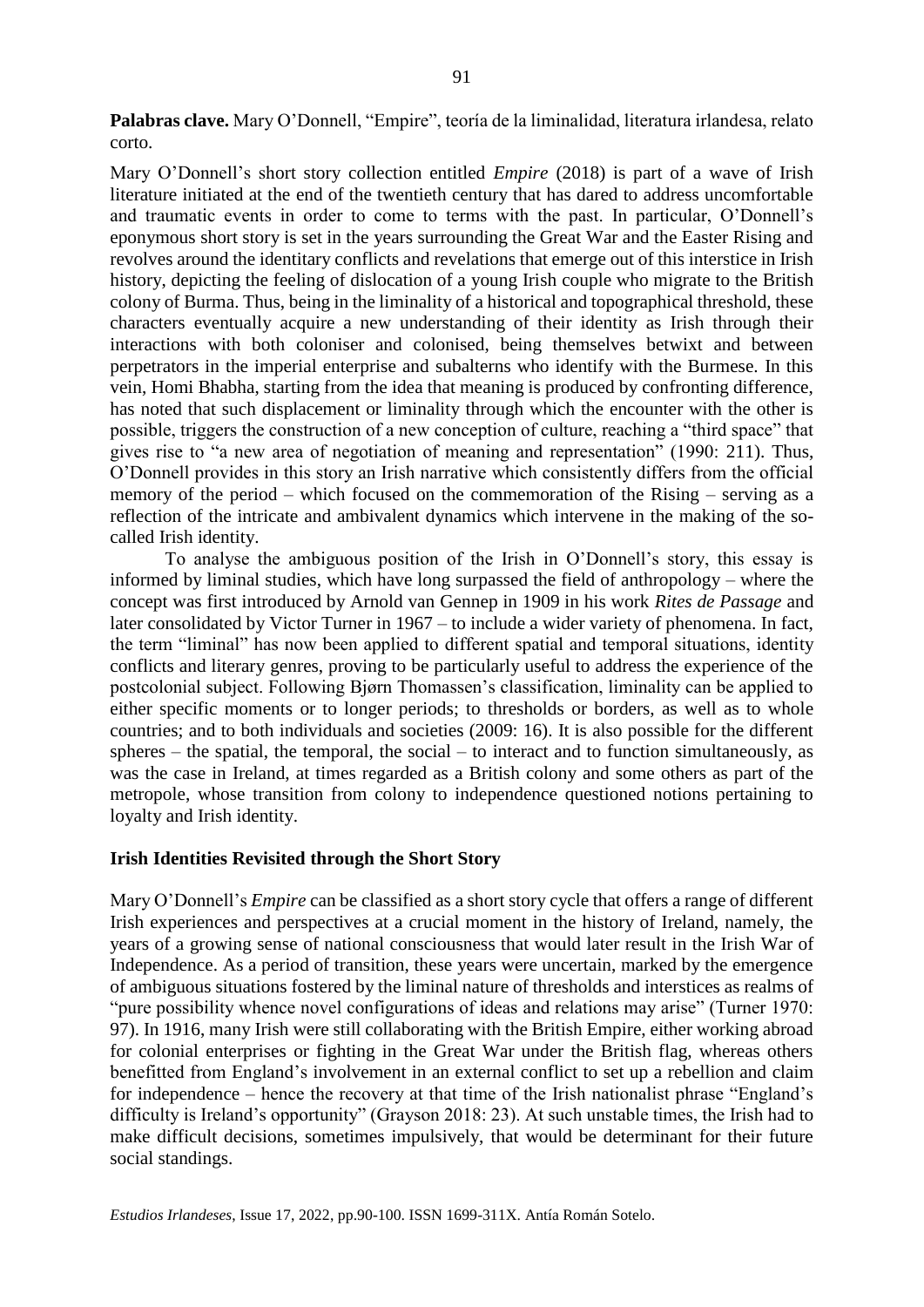O'Donnell's "Empire", significantly set in those years of political turmoil, features a newlywed Irish couple from Dublin, William and Margaret Wheeler, who leave their homeland in late 1915 in order to serve the British Empire in Burma, the current Myanmar, a British colony which became independent in 1948. William signs a three-year contract in the Eastwood Construction Company in spite of his wife and brother-in-law's reservations. Margaret's brother, Francis, a member of the Irish Citizen Army, firmly believed that "Irish people should live and work in and for Ireland. He could not, for the life of him, comprehend why William had felt it so critical to bring his engineering skills to Burma, to work under the British. It was not Burma Francis objected to, but the British" (O'Donnell 2018: 14).

In accepting the job, William seems to be moved by both economic reasons and by an urge for adventure – "As an engineer William was now in great demand, which was the reason they were leaving for Burma. That, and his restlessness. Somehow, Dublin was too small for him" (O'Donnell 2018: 9-10) – which were also the reasons that led many Irish to join the British army. The luxuries and commodities that William's old school friends enjoyed – driving their own automobiles – triggered his plan to work some years abroad and to make money while imperial enterprises were still lucrative, since "[w]ith the war on in Europe, everything was unpredictable, they had advised late in 1914" (O'Donnell 2018: 32). In this sense, William and Margaret's journey to Burma is depicted against the backdrop of Ireland's poverty and immigration; upon their departure for Burma, the young couple encounter at Kingston pier groups of workers heading to England in the hope of an improved future:

She [Margaret] watched as they too boarded, with shabby coats and worn caps, clutching small packages and simple valises. Nobody could blame the men and women who left the slums. She knew from Mother, who was a regular visitor to the women lying-in, how babies and even new mothers often died within months of a birth. And the men had no work, as Francis was always saying. (O'Donnell 2018: 11-12)

Among the different motivations of the Irish to leave Ireland to collaborate with the British government, the need among many protestant unionists to prove their loyalty to the crown also featured prominently after the enactment of Home Rule in 1914, together with the desire of many Irish nationalists to secure its implementation. In this context, the Easter Rising became a turning point that deeply disturbed many Irish abroad: some Irish soldiers fighting at the front felt betrayed by the rebels, but they were mostly confused, to the point of doubting whether they were doing the best for Ireland or whether they were in the right side of history.

This feeling of disorientation and indecision is typical of liminal states, since "the attributes of liminality or of liminal personae ('threshold people') are necessarily ambiguous [...]. Liminal entities are neither here nor there; they are betwixt and between the positions assigned and arrayed by law, custom, convention, and ceremonial" (Turner 2008: 95). The Irish had voluntarily enlisted with the approval and encouragement of the leader of the Irish Parliamentary Party, John Redmond, who believed that in helping the British winning the war, the implementation of Home Rule would be ensured: ironically, these voluntary soldiers saw themselves condemned to social ostracism upon their return. Even though the Rising was not initially welcomed by the majority of the population, the subsequent British reprisals, with the establishment of martial law and the execution without judgment of the leaders of the revolt, shifted public opinion, thus initiating a nationalist movement that would disregard any narrative aligned with British interests.

The republican discourse, which focused on the commemoration of the Rising, became the predominant one, thus entailing the social exclusion of a large part of Irish citizens. Ireland's supply of more than 200,000 soldiers and volunteers for the Great War or any other Irish collaborations with the Empire at that time became inconvenient truths in the struggle for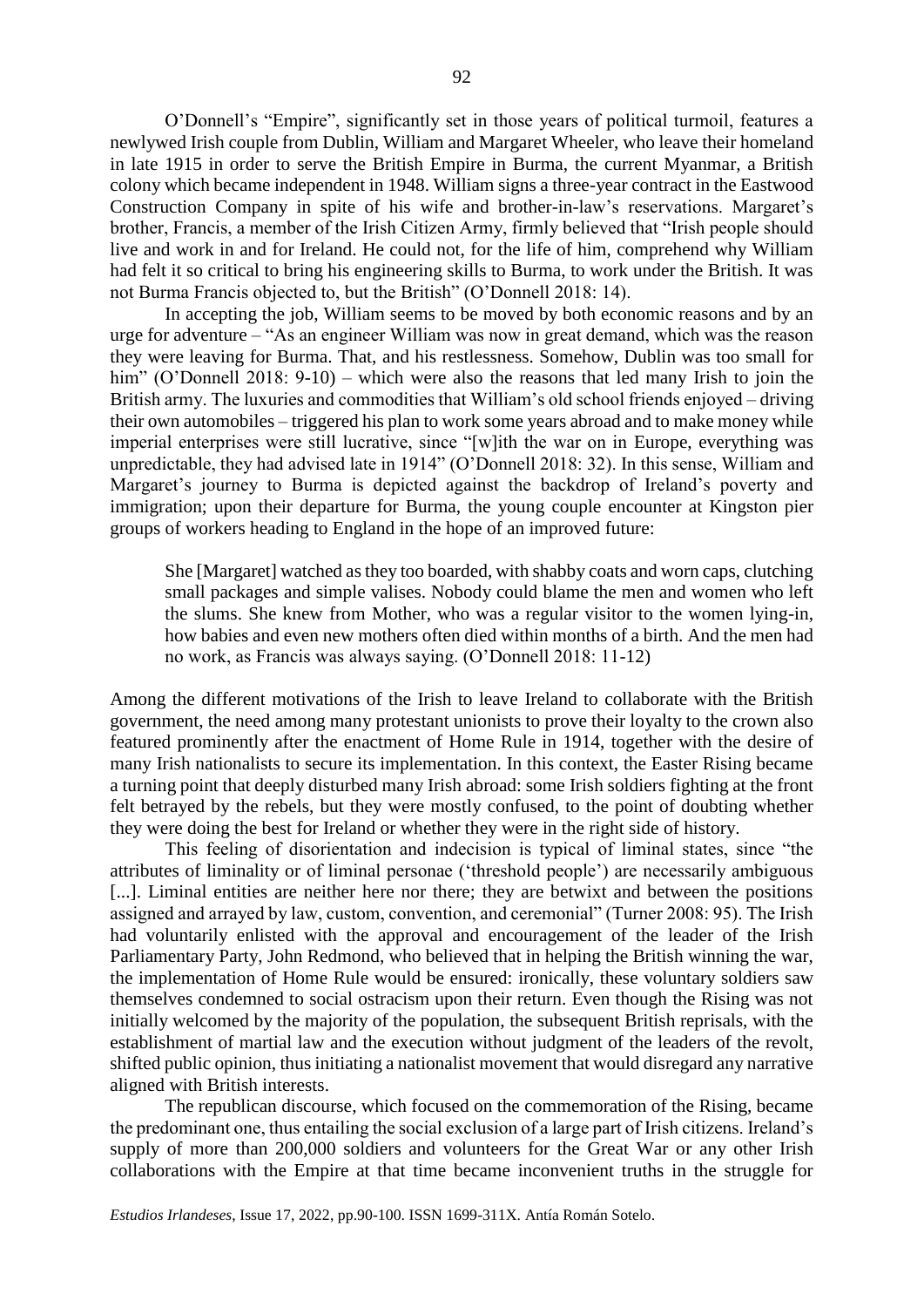independence and in the vindication of a solid Irish identity during the establishment of the Irish Free State. As a result, those Irish narratives and experiences were either obviated or silenced, as evidenced by the lack – until very recently – of consistent studies and literature on the topic, as well as by the fact that towards the end of the twentieth century, younger members of many Irish families were unaware that their forbears had fought in the Western front and even ignored that the Great War was part of Irish history. This is what F.X. Martin has called the "Great Oblivion", which, in his words, represents a clear case of "national amnesia" (1967: 68), or what R.F. Foster saw as an example of "the Irish propensity to therapeutic forgetting: the ability to change footing and gloss over the past" (2001: 145).

Such an inherent need in the twentieth-century Irish society to conceal the past actually reveals the existence of a postcolonial society that was still in conflict with itself. It was with the cessation of hostilities and the ending of the Troubles that Ireland began to recover from its colonial wounds, especially through the Northern Ireland peace process, which also entailed a re-examination of the past. Hence, the closing years of the twentieth century, and especially these last years of the twentieth-first century – coinciding with the centenary of the Great War in 2014 – witnessed the publication of fictional works that openly addressed the events surrounding the Great War and the Easter Rising, such as Lia Mills's *Fallen* (2014), Sheena Wilkinson's *Name Upon Name* (2015) and Mary O'Donnell's *Empire* (2018). In this respect, fiction proves to be, as O'Donnell herself opines, "one of the obvious ports of call in the world of the arts for articulating repression and post-memory" (Fogarty 2018: 167).

O'Donnell's short story cycle provides, through the perspectives of fictional characters, a narrative for those Irish who saw themselves caught between different conflicts and interests, hesitant as how to react to the sudden succession of events and unable to make sense of the uncertain, liminal situation that was taking place. In this vein, O'Donnell's choice of the short story genre to fictionalise those historical events proves most adequate to represent liminal characters and situations due to its formal characteristics. As Jochen Achilles notes, "the liminality of the short story as a genre that adopts features of and mediates between fable, sketch, essay, novelette, novella, and novel is based on this very brevity and episodic structure, which privilege the depiction of processes of transition, threshold situations, and fleeting moments of crisis or decision" (2015: 41), hence the proliferation of the short story in postcolonial contexts.

In a similar vein, and following Gilles Deleuze and Félix Guattari's definition of "minor literature" – "that which a minority constructs within a major language" (1986: 16) – Adrian Hunter acknowledges the possibilities that the short story genre has provided to postcolonial literature, such as its capacity to embody the experience of those subjects who had been "deterritorialized", or displaced, as a result of a process of colonisation, which, in turn, dislocates language into "'strange and minor uses'" (2007: 139). In this respect, being "minor" does not equate with marginality, since it denotes revolution and the possibility of counteracting dominant discourses and eventual detachment from the established social order. The discontinued structure of O'Donnell's story and the dislocation of its characters provides, therefore, a suitable framework for the representation of the topographical and identitarian "liminal", as will be argued.

#### **The In-Betweenness of the Irish through O'Donnell's "Empire"**

Formally speaking, O'Donnell's "Empire" unfolds its plot – though not in an explicit, distinguishable manner – through a time span of three years, which allows the writer to depict two different Irish societies, the pre- and the post-Easter Rising ones, with the shift in public opinion its aftermath entailed. The story also enlarges the perception of place by focusing on the confines of the Empire – in Mandalay, Burma – and, in so doing, the narrative tackles the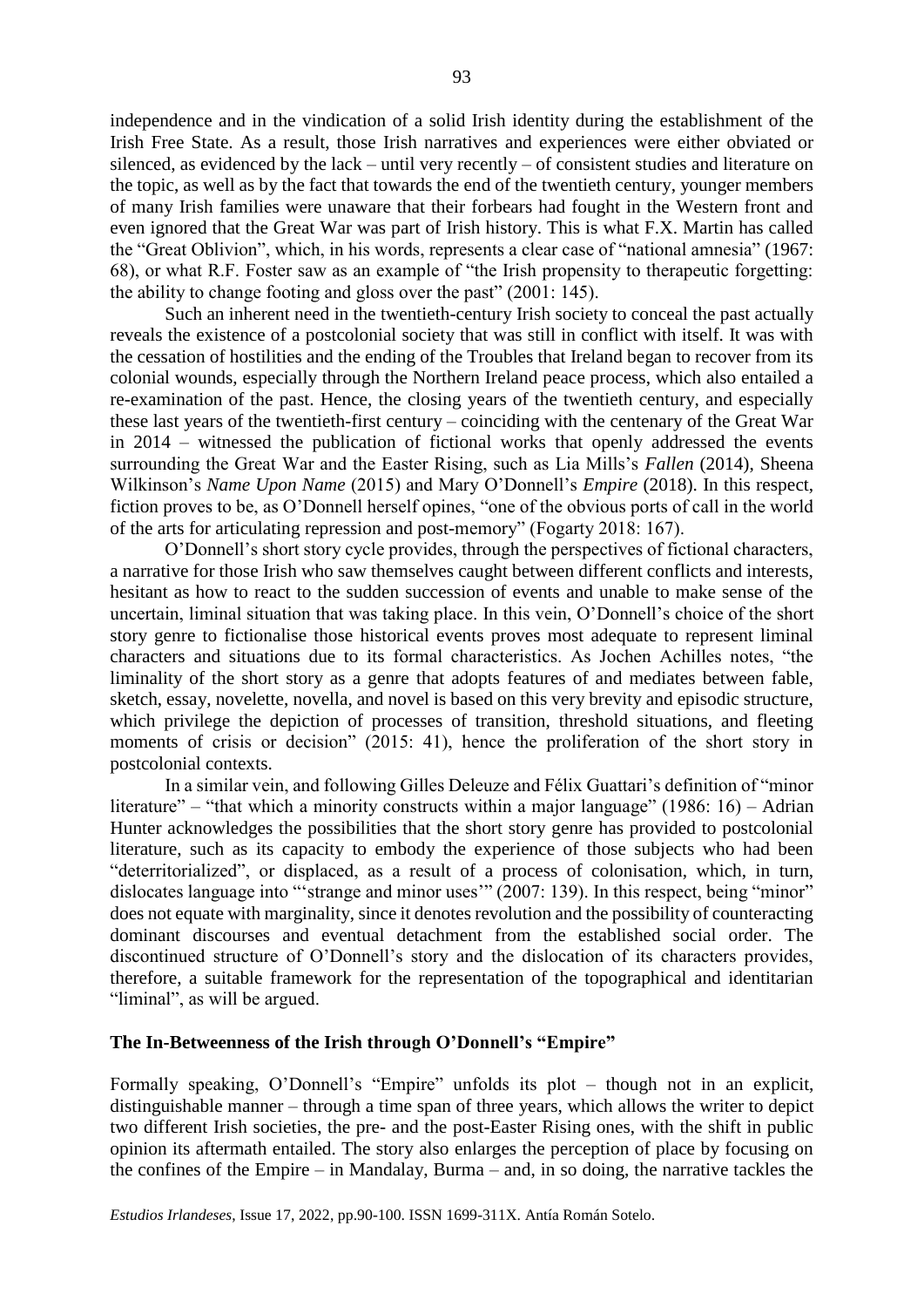politics of colonial border-crossing, placing both Ireland and Burma as a "third space", inbetween the technological advances and privileges of the Empire and the precariousness and subalternity of the colonies. This strategy allows the Irish characters to interact with both the British and the colonised from Burma, placing them in an uncomfortable position of inbetweenness, without fully fitting in with any of these categories. O'Donnell's inscription of Ireland within the British Empire as a liminal territory further engages with the controversy of understanding the country in postcolonial terms. Most objections to this categorisation are mainly based on Ireland's ambiguous Eurocentric position, on the intentions of the first settlements and on the diverse opinions and bonds of the Irish themselves, as will be argued.

In his work *Irish Orientalism*, Joseph Lennon argues that before the discovery of America both Ireland and Iceland were considered as places in-between East and West (2004: 42). In addition to this, the way in which Britain regarded Ireland also shifted with time. Stephen Howe's *Ireland and Empire* distinguishes between an early period in which Ireland was considered "an integral part of a United Kingdom" – similar to Wales and Scotland – and a turning point in the late eighteenth century when the term "Empire" acquired "connotations of overseas expansion" and Ireland started to be occasionally referred to as "part of *that* 'Empire'" (2002: 13). In fact, whereas some studies have described medieval Ireland as a mere feudal baronage, Howe notes that during the nineteenth century, some British policies clearly treated it as an external part of the Empire. Lennon concludes that the liminal position of the Irish allowed them to identify themselves either as part of the "imperial metropole" or as part of the "colonized periphery" (2004: xxiii), which simultaneously granted them the double nature of beneficiaries and victims. Ireland occupied therefore a third or in-between space that was exclusive to this nation and, by extension, to its inhabitants, and should be treated as such. In the words of Joep Leerssen, "Ireland is in the Twilight between First and Third World, between the ones in the dark and the ones in the light" (1998: 173).

O'Donnell's "Empire" establishes clear contrasts between Ireland and Burma, the former being highlighted as part of an industrialised western society – "they lived on the very foremost perimeter of progress, gliding into the future every minute of every day of every year" (O'Donnell 2018: 56) – and the latter being referred to as a jungle – a "snake-infested territory" in which "[t]here were roads to be built and bridges to be constructed" (O'Donnell 2018: 10). In fact, the Irish International Exhibition of 1907 is mentioned in the narrative as an emblem of modernity and progress and is joyfully remembered by Margaret, who "had passed the day so pleasurably and stylishly" (O'Donnell 2018: 13). Like many Irish at that time, O'Donnell's characters enjoy their privileged position and the leisure that accompanied it, and considered themselves different from the Burmese as a result of racial prejudice and their belief in the myth of white supremacy.

Margaret's perception is given at the story's opening, categorising the Burmese as "the tribesmen whom the British had been organising since the early nineteenth century" (O'Donnell 2018: 10), in compliance with imperialist ideology. Furthermore, "Margaret very much doubted that she would meet another like-minded woman in Mandalay" (O'Donnell 2018: 11), thus establishing a clear separation between themselves and the other. Later in the story, William is concerned about having their child in Burma, because he thinks the baby may acquire some native customs. Aware of their position within Europe, William worries that the identity of their baby might be put into question, so he is hoping that "they – being Irish and from the edge of the European continent – would be able to rear children who would fit properly back into their homeland when that time came" (O'Donnell 2018: 35). On top of that, since the interactions of the Irish with colonised were usually established through the Empire, they were non-egalitarian. William and Margaret think of their Burmese companions as of their own property – "he [Minh] was William's man" (O'Donnell 2018: 24) – albeit, at the same time, the protagonists depend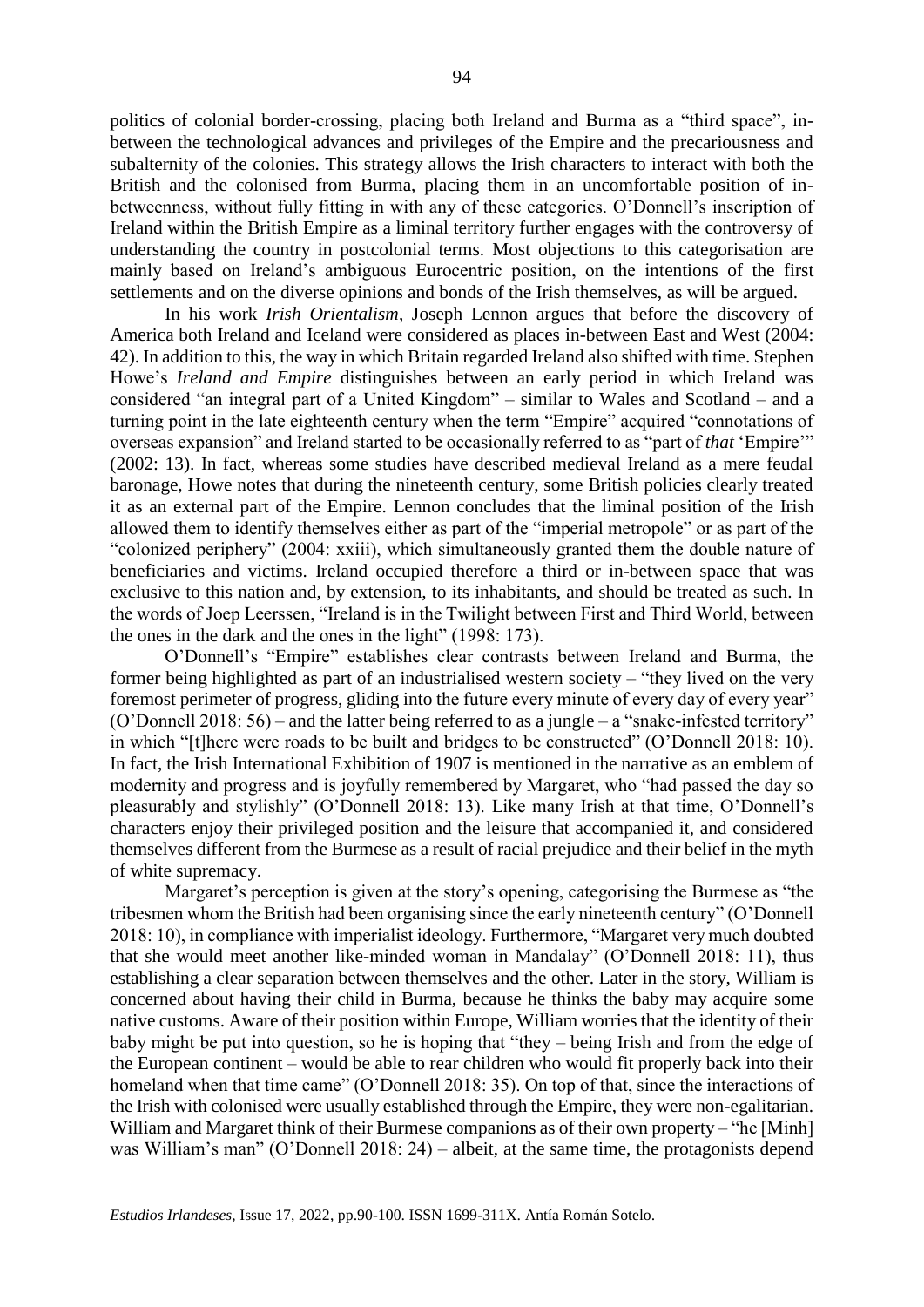on them: "I could not have survived without her [Kyi] [...] and that is the truth, no more than you could have survived this far without Minh" (O'Donnell 2018: 24).

Despite Margaret and William's perceptions, some nineteenth-century Irish nationalists did frequently refer to Ireland as a colony and often compared it with other colonies from the East (Lennon 2004: 194), being thus "aware of the long textual history of British barbarizations of Ireland, Irish writers speculated about and often mistrusted the accuracy of British reports of other colonies" (Lennon 2004: 216). Some of these nationalist voices mirrored colonised experiences through the Republican newspaper *An Phoblacht*, which established important collaborative relations between Ireland and eastern colonies. Margaret's brother, Francis, exemplifies an Irish nationalist who sympathised with other colonies, strongly disapproving of William's decision to serve the Empire: "We still haven't got rid of them ourselves. Can you imagine how those poor people in Burma must be feeling?" (O'Donnell 2018: 14). Edward W. Said himself counteracts the lack of self-definition of early Irish nationalists as colonised by comparing them to the Congolese before Patrice Lumumba. Moreover, he considers that such lacks do not invalidate the connections with colonialism (2003: 179).

Regardless of differences with other colonies, Britain did follow some colonising strategies in Ireland which mirrored those in other colonies, and which ultimately lead the characters to feel sympathy for the Burmese. The British urge to alter native history is paradigmatic of the aforesaid strategies. Some pseudo-historians modified Irish origins favourably to Britain, for example, Nennius suggested an ancient British settlement in Ireland based on some similarities in the Celtic languages, thus claiming the land as British, whereas Geoffrey of Monmouth wrote that King Arthur had already conquered Ireland in the past (Lennon 2004: 37). In addition to this, depreciative stereotypes were attributed to the Irish as early as the twelfth century, depicting them as barbaric and unreliable, which turned them into the first victims of imperialist ideology (Howe 2002: 16).

In the nineteenth century, according to Lennon, the British started categorising the Irish as "Celtic", as a different race, and attached to them a series of prejudices (2004: 139). The situation got worse in the first decades of the twentieth century with "dehumanizing representations of the cultures of Ireland and the Orient (as well as unflattering comparisons of the Irish with apes)" (Lennon 2004: 56). According to Bhabha, "what is being dramatized is a separation – *between* races, cultures, histories, *within* histories – a separation between *before* and *after* that repeats obsessively the mythical moment of disjunction" (2010: 118). Through that separation, Bhabha explains, the colonial discourse denies them their capacity of selfgovernment, simultaneously pointing out the possibility of reforming them, which justifies the colonial mission. Hence, the idea to relate the Irish to apes and to the "Orient" to separate them from purely Western white origins, thus claiming British physical and intellectual superiority to justify their invasion in terms of a civilising mission.

Civilisation also entailed a process of Anglicisation through which the Empire imposed its own language and culture. In connection to this, a common imperial policy consisted in renaming place names, which disrupted the physical reality of the local communities, as well as the history connected to those spaces by erasing words which frequently referred to old myths or events. In O'Donnell's story, different place names have been changed by the British, thus serving as exaltations of imperial power. For instance, the name of the Irish town Dún Laoghaire, which derived from the Irish king Lóegaire mac Néill, was at that time substituted by "Kingstown" in honour of George IV, which in the story is, significantly, the point of departure of Margaret and William's journey (O'Donnell 2018: 10). Similarly, Mandalay Palace – considered by the Burmese as a symbol of sovereignty and identity – was named Fort Dufferin after the Viceroy of India, which sounds unconvincing to William's ears: "Somehow, the name did not sit quite right in William's mind, nor the manner in which the troops had been billeted there" (O'Donnell 2018: 27). William's comment triggers a series of reflections which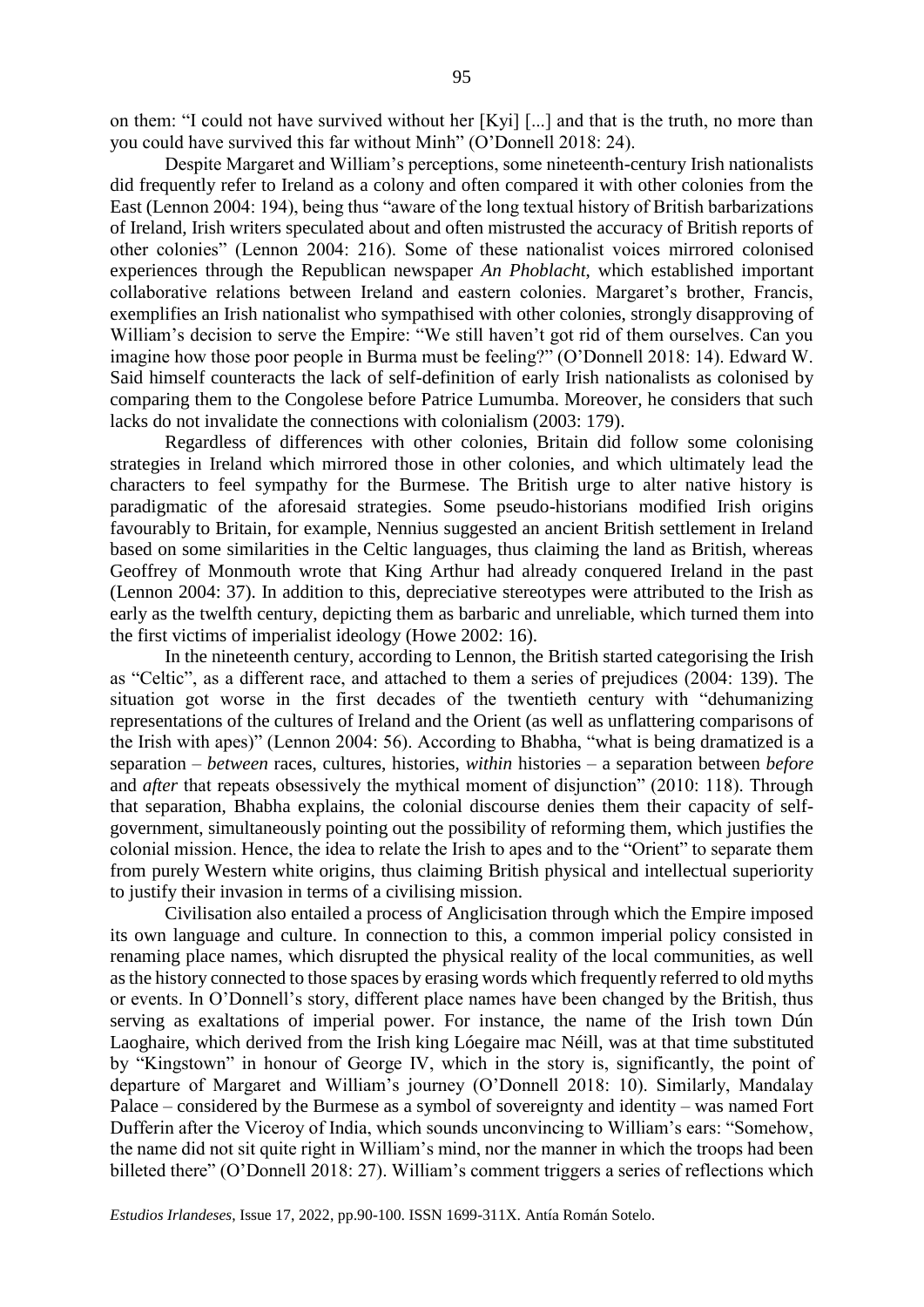entail further connections with Ireland, noting that the British "had a frightful habit of renaming things, just as they had done in Ireland, where place names were subsumed into a new Britishness that simply did not fit with the place" (O'Donnell 2018: 27).

During the months William and Margaret spend in Burma, they progressively abandon some of the beliefs spread by imperialist propaganda and become disillusioned: "what they longed to see and hear during those first, innocent days – and did not – were exotic things [...] and triumphant bugles, signs of the harmony of land and empire" (O'Donnell 2018: 28). Instead, William witnesses a corrupt political system not dissimilar to the Dublin administration, as well as violence against the colonised, especially on the part of Palmer, a man in the company who stands for the embodiment of the Empire, which in the narrative functions as the embodiment of hegemonic imperial attitudes. Palmer characterises the Burmese as disloyal and treacherous in their inability to acknowledge the benefits the British brought to them (O'Donnell 2018: 43) and attributes them a series of names and characteristics that correlate with the aforesaid prejudices – "wogs", "darkies", "stupid ape", "jabbering moron", "numbskull", "this simian little face". There is a word in particular that William cannot stand which brings Burmese and Irish together: "It was the word 'native' that bothered him, not that he was unprepared for this or unknowing. It was what the British called everybody who worked beneath them throughout the empire" (O'Donnell 2018: 31).

Both Margaret and William feel out of place among the British in Burma. William does not enjoy the company of the men in the British Club and feels uncomfortable with their heavy drinking and their lack of respect towards the religious convictions and cultures of both Burmese and Irish, in their referring to Margaret as a "little Gaelic" (O'Donnell 2018: 32) and to their homeland as a "godforsaken bog in BallyMacCeltic" (O'Donnell 2018: 43). Margaret, for her part, also feels uneasy among the British women there; she had tried to learn the Burmese language, something that was not received quite well, consequently, "Margaret learned not to discuss her interest in the language, just as at home in Ireland there had been certain social cabals in which it was most unfashionable to declare a concern for their own language, Irish" (O'Donnell 2018: 55-56). She found this parallelism, that is to say, the imperial contempt for the languages of the colonised, truly disturbing.

William starts to feel sorry for both the Burmese, whom he defines as "the least pugilistic of people" (O'Donnell 2018: 29), and their dethroned kings, yet he avoids confronting reality: "They [Burmese royals] had surely offended nobody, only an outside powerful force which had decided that they should be got rid of. These were confusing times. Sometimes he did not wish to think too much about the problems of the world" (O'Donnell 2018: 29). He is unprepared to assume the consequences of his decision and continues to justify himself and the motivations that had taken him to Burma: "Any man in his right mind, with qualifications such as his, [...] would not have spurned the lucrative offer of professional work in a bustling, expanding outpost of the empire" (O'Donnell 2018: 30). In fact, the same as William, many Irish at that time, even nationalists and republicans in favour of independence, claimed a higher participation in the imperial enterprise in order to make some economic profit.

In the short story, the Eastwood Construction Company's main task is to build bridges, which implied not only the destruction of the ecosystem, but also the abusive use of animal and human resources. In spite of that, William admires the effective methods of the Empire, as an enterprise, to produce benefit, which had drawn his attention from the start and encouraged him to take part:

Once the forest was stripped and flattened, the hundreds of hectares cleared of snakes, wildfowl, tigers and boars and endless greenery, once the valuable heart of it - the teak tree trunks were lumbered down country by vast teams of elephants, all was readied and improved for road and bridge-building. It was a matter of seeing the problem of the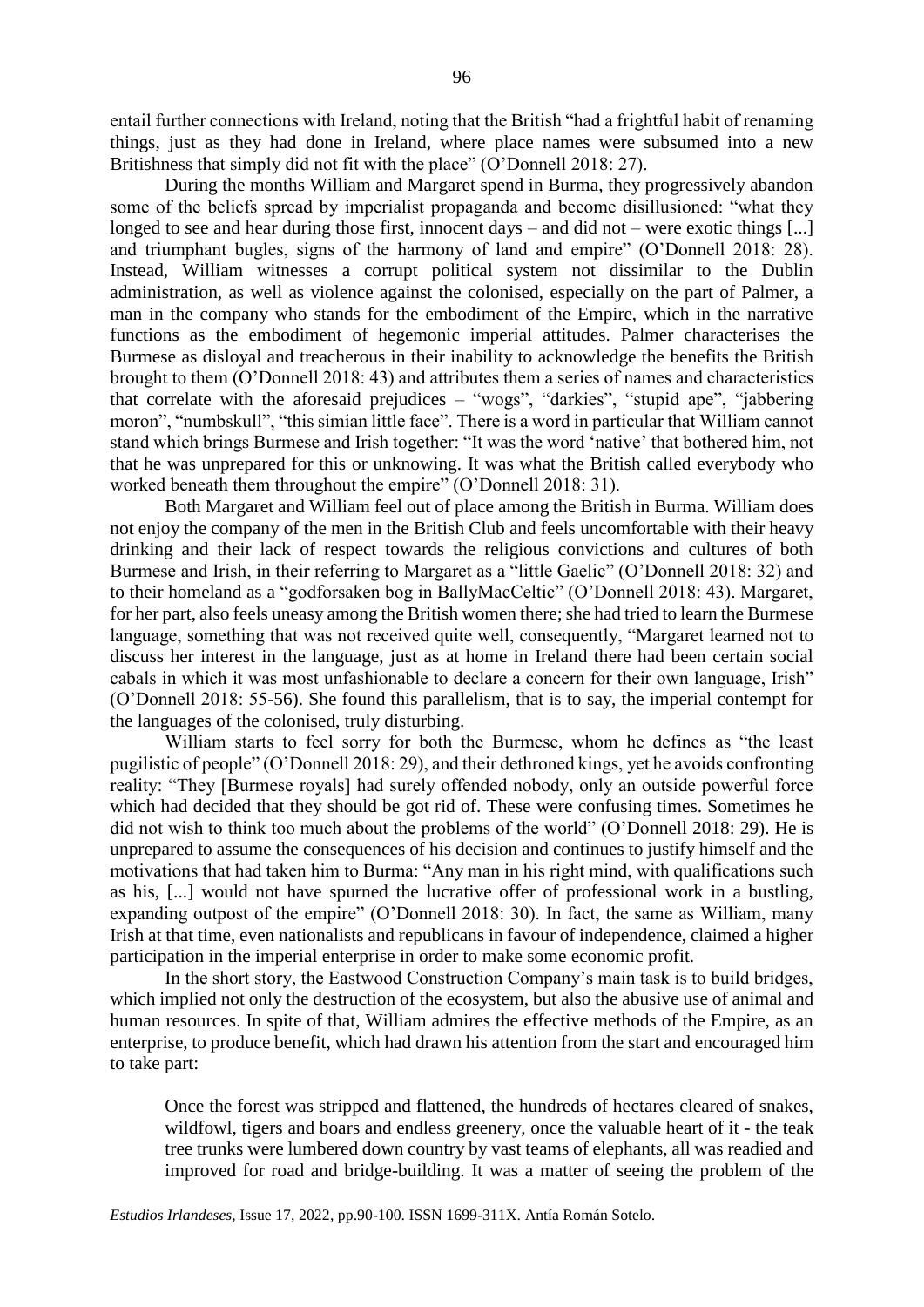country as a whole. Of fitting pieces together so as to improve it and to improve product yields. At least, that had been his view when he and Margaret had left Ireland, a view founded on his logical admiration of groups of people who get things done, namely the British. (O'Donnell 2018: 26-27)

William's final remark unearths the paralysis of the Irish, but also signals the unpredictable nature of the Easter Rising, which placed the Irish in a difficult position. In fact, the Rising affects William's conviction that Burma was the right place for them to be at that time: "Was he a coward? He hoped not" (O'Donnell 2018: 30). Margaret and William hear the news of the Rising through the letters of Margaret's mother and through the newspapers' reports, leaving them both disoriented and confused:

Nobody seemed to have a clue about what had happened or even why. He did not know quite what to think either, but it looked as if the British had delved a little too deeply into the affair, reacting with unnecessary force in Dublin. The whole thing might have blown over had it not been for the severity of their response. It was not a crime, after all, for any member of any nation to wish for autonomy and to rise up in the interests of a people's self-determination. But these men had been treated as criminals. (O'Donnell 2018: 30)

The passage suggests the shifts in public opinion due to British reprisals, encapsulated by MP John Dillon's speech in Parliament on 11 May, 1916, aiming at stopping the executions: "it is not murderers who are being executed; it is insurgents who have fought a clean fight, a brave fight, however misguided" (Dillon 1916: 951). This series of events, together with the different parallelisms observed by William during their time in Burma both in the methods employed by the British and in their attitudes towards both Irish and Burmese, make him aware of his lack of agency and understanding when it comes to the imperial enterprise:

He [Palmer] was empire, and he – William – a mere onlooker from another part of that empire, albeit an increasingly-restless part playing at being empire. He, William, was an educated Irishman with ambitions, who was ill-adjusted to the language of empire. For it was a language, he now realised, except that he did not speak it. (O'Donnell 2018: 37)

This passage precedes an epiphanic moment for William in which he abandons his role as a passive observer and confronts Palmer when stopping him from beating a Burmese to death. Seeing that nobody does anything to help the colonised, nor do they bother to call a doctor – "these blighters are as tough as old nails. A doctor for that moron? Don't make me fucking laugh" (O'Donnell 2018: 41) – William starts a fight with Palmer to the point that he is no longer able to control himself, moved by a feeling of revenge he was not aware of having inside:

He felt also the sweetness of a revenge he had not known he needed to extract, against Palmer, against Burma, against India, and against an entire nation which had undermined every country it had ever entered, leaving each enfeebled, causing wars and in the case of his own land – famine – creating a chain metal weight of systematic dispossession around the globe. How could he ever have forgotten so much? (O'Donnell 2018: 42)

William's experience of the "unhomely" – "the shock of recognition of the world-in-the home, the home-in-the-world" (Bhabha 1992: 141) – namely, of colonial parallelisms throughout the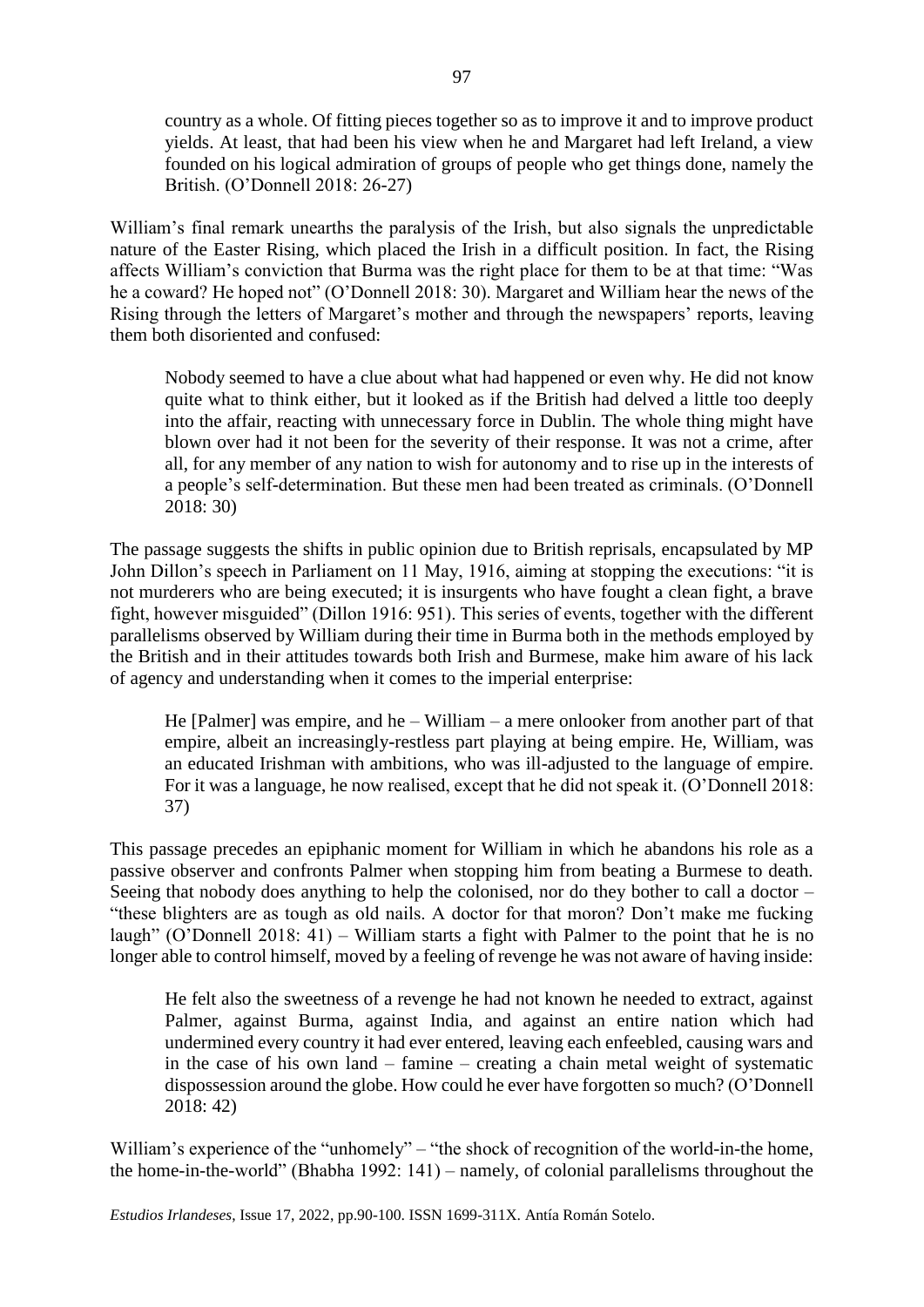story, leads him to that final question that relates his personal traumatic ambivalence to the wider context of colonialism, thus freeing what was unspeakable or concealed in the form of violence and resistance.

William eventually regrets his decision of working for a British company, especially knowing that Ireland, after the Easter Rising and with the progressive establishment of crosscolonial ties, wanted to stop playing at being Empire: "How unlucky to have been out in the heart of the colonies just at the moment when the nation of Ireland, England's nearest colony, was attempting to be born in the maddest of ways" (O'Donnell 2018: 65). Notwithstanding, they both lament their departure, since the atmosphere of the place and the local people had permeated them and changed them forever: "they left with a pang in their hearts which felt like a deeply-lodged thorn. [...] they were turning away from something: a people, a climate that twisted and churned within every cell of their bodies" (O'Donnell 2018: 44-45).

However, and upon their return, William and Margaret feel strange at their own home due to the evident social and ideological changes that had taken place during their absence. There was already a clear separation between those who had been collaborating with the Empire at the time of the Rising and those who had given their lives for Ireland's independence, categorising them as either as traitors or heroes:

Adapting to Ireland had not come easily to either of them. There were changes afoot, not alone in the manner of his work, but in people's attitudes. He noticed it in the office, where even the secretaries spoke about independence, and 'democracy' [...]. Now too, in Ireland, the families who had lost sons in the Great War were seen as different from those who mourned for the Volunteers in the Rising. It was as if people did not know what to do with soldiers who returned, often limbless, blind or with parts of their skulls replaced with sheets of curved metal. (O'Donnell 2018: 65)

Whereas Margaret feels at odds with the new political sphere and yearns to find out more about Ireland's history – "it was so hard to know what to think about it or what to do with it. Oh, there was so much to know, so much yet to discover, she concluded" (O'Donnell 2018: 66) – William is determined to leave the past behind as soon as possible and to forget about the three years spent in Burma in order to move on to a full integration in Irish society: "He was going to buy an automobile. [...] It was as if all that had happened over the past three years had been a dream and he was now determined to attach himself as quickly as possible to the modern reality of his homeland in 1918" (O'Donnell 2018: 46). Despite William's efforts, Margaret notices how her husband is utterly changed, moody and less enthusiastic about his work – "he had never quite been restored to his old form [...]. Of course, she reasoned, Palmer was partly to blame for that" (O'Donnell 2018: 49) – which relates to the idea that the returned migrant is always irreversibly changed due to the transformative nature of his liminal passage.

# **Conclusion**

O'Donnell's story represents the ambivalence of the Irish both regarding the passage from colony to independence that was taking place in Ireland and their own position within the Empire. It is through their hybrid identity and their contact with the other in the limen that they are relocated in a third space. William and Margaret's interaction with both British and Burmese made them, significantly, more aware of their displaced position as colonial, Irish subjects. William's first-hand experience serving the Empire, being able to observe different crosscolonial connections, leads him to an ultimate act of empathy and identification with the other, being finally able to simultaneously stand up both for the defenceless Burmese and for himself as victims of colonial oppression. Margaret, on the other hand, closes the story with a final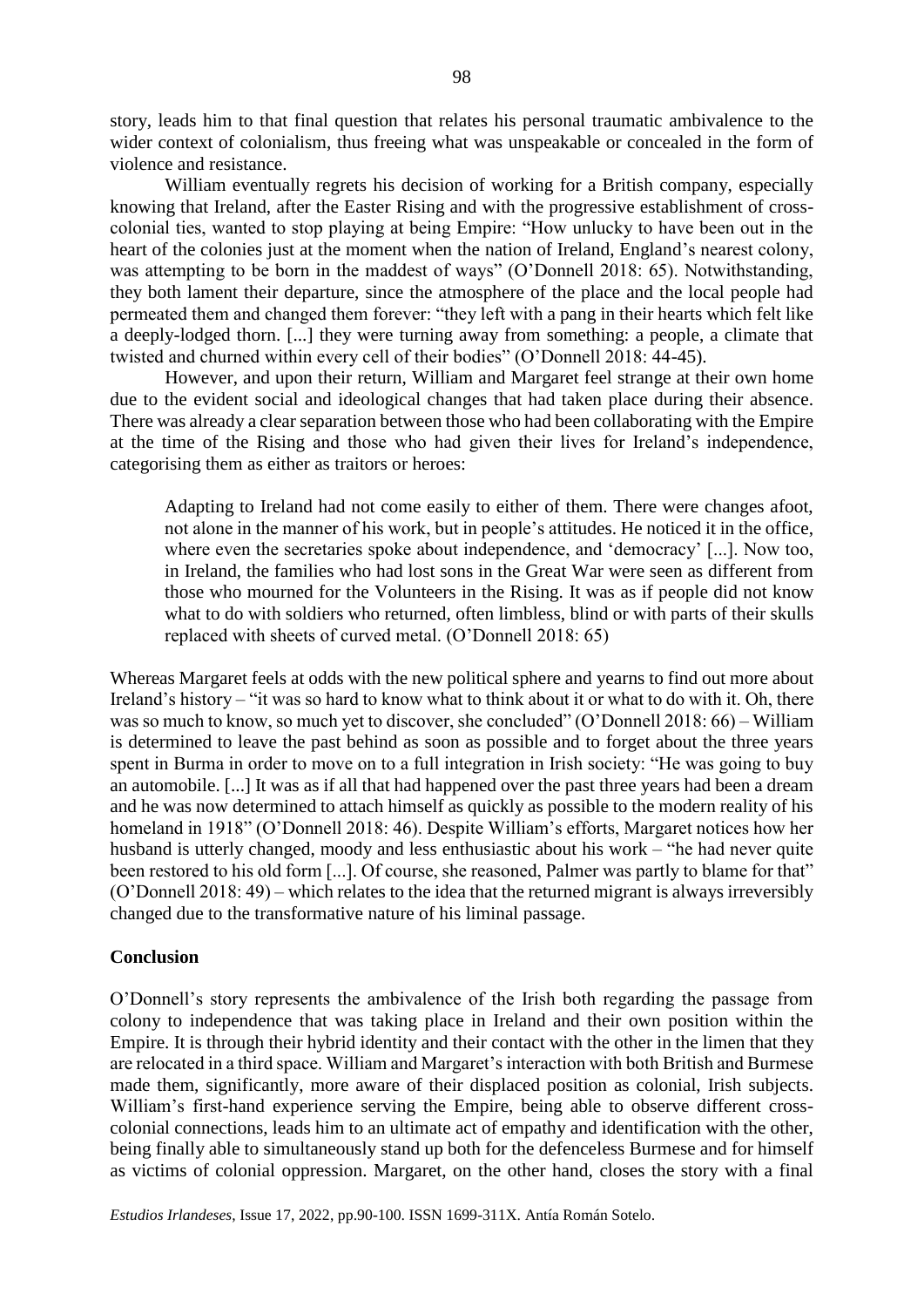realisation – "the thing is [...] perhaps we're never as happy as we think we are, or as sad as we think we are either" (O'Donnell 2018: 68) – that may function as indicative of the ambivalent, in-betweenness position of the Irish, simultaneously enjoying some of the privileges of being treated as part of the metropole – having new technologies at their disposal, profiting from participating in the colonial enterprise – and enduring economic hardships, humiliation and dislocation for being considered as subaltern subjects.

As exemplified through the analysis of "Empire", liminal stages and states might involve instability and uncertainty, but also, and precisely because of the intersections that converge in the interstice, may represent a fruitful site for reflection and transformation. Thus, O'Donnell's "Empire", with its focus on the characters' perspective, its open-endedness and its condensation of meaning, achieves a unique power of representation of the liminal, therefore serving as an excellent means to convey a wider spectrum of conflicting identities, ideologies and choices during a changing moment in the history of Ireland. As Mary O'Donnell herself has claimed, "There are so many ways of claiming Irishness, none of them exclusive to any particular group" (O'Donnell 2012). In this vein, O'Donnell unearths inconvenient truths in the shaping of an independent Ireland, bringing to light Irish stories that had been overshadowed by the glorification of the rebels' blood sacrifice.

## **Works Cited**

- Achilles, Jochen (2015). "Modes of Liminality in American Short Fiction: Condensations of Multiple Identities." *Liminality and the Short Story: Boundary Crossing in American, Canadian, and British Writing*, edited by Jochen Achilles and Ina Bergmann. New York: Routledge. 35-49.
- Bhabha, Homi K. (1990). "The Third Space." *Identity: Community, Culture, Difference*, edited by Jonathan Rutherford. London: Lawrence and Wishart. 207-21.
	- \_\_\_\_\_\_ (1992). "The World and the Home." *Social Text* 31/32: 141-53. [https://www.jstor.org/stable/466222.](https://www.jstor.org/stable/466222)
		- \_\_\_\_\_\_ (2010 [1994]). *The Location of Culture*. London: Routledge.
- Deleuze, Gilles, and Félix Guattari (1986 [1975]). *Kafka: Toward a Minor Literature*, translated by Dana Polan. Minneapolis: University of Minnesota Press.
- Dillon, John, MP (1916). "Continuance of Martial Law." *Hansard* HC 82: 935-70. [https://api.parliament.uk/historic-hansard/commons/1916/may/11/continuance-of](https://api.parliament.uk/historic-hansard/commons/1916/may/11/continuance-of-martial-law)[martial-law.](https://api.parliament.uk/historic-hansard/commons/1916/may/11/continuance-of-martial-law)
- Fogarty, Anne. (2018). "'Only on the Edge': A Conversation with Mary O'Donnell." *Giving Shape to the Moment. The Art of Mary O'Donnell: Poet, Novelist and Short Story Writer*, edited by María Elena Jaime de Pablos. Berlin: Peter Lang. 153-72.
- Foster, R. F. (2001). "Yeats at War: Poetic Strategies and Political Reconstruction from the Easter Rising to the Free State: The Prothero Lecture." *Transactions of the Royal Historical Society* 11: 125–45. [https://www.jstor.org/stable/3679417.](https://www.jstor.org/stable/3679417)
- Grayson, Richard S. (2018). *Dublin's Great Wars: The First World War, the Easter Rising and the Irish Revolution*. Cambridge: Cambridge University Press.
- Howe, Stephen (2002 [2000]). *Ireland and Empire: Colonial Legacies in Irish History and Culture*. Oxford: Oxford University Press.